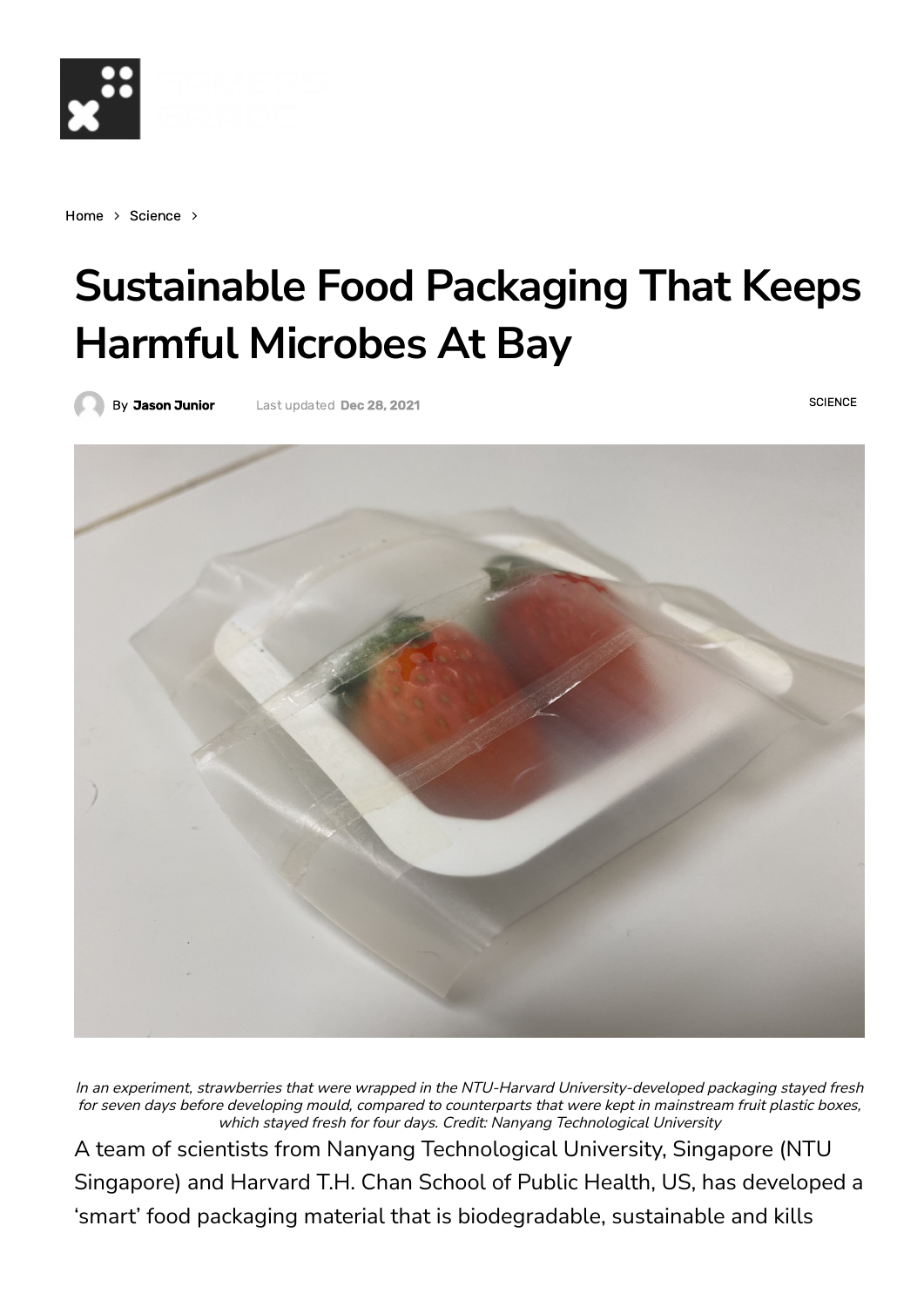microbes that are harmful to humans. It could also extend the shelf-life of fresh fruit by two to three days.

The water-proof food packaging is made from a type of corn protein called zein, starch and other naturally derived biopolymers, infused with a cocktail of natural antimicrobial compounds (see video). These include oil from thyme, a common herb used in cooking, and citric acid, which is commonly found in citrus fruits.

In lab experiments, when exposed to an increase in humidity or enzymes from harmful bacteria, the fibers in the packaging have been shown to release the natural antimicrobial compounds, killing common dangerous bacteria that contaminate food, such as E. Coli and Listeria, as well as fungi.

The packaging is designed to release the necessary miniscule amounts of antimicrobial compounds only in response to the presence of additional humidity or bacteria. This ensures that the packaging can endure several exposures, and last for months.

As the compounds combat any bacteria that grow on the surface of the packaging as well as on the food product itself, it has the potential to be used for a large variety of products, including ready-to-eat foods, raw meat, fruits, and vegetables.

In an experiment, strawberries that were wrapped in the packaging stayed fresh for seven days before developing mold, compared to counterparts that were kept in mainstream fruit plastic boxes, which only stayed fresh for four days.

The invention is the result of the collaboration by scientists from the NTU-Harvard T. H. Chan School of Public Health Initiative for Sustainable Nanotechnology (NTU-Harvard SusNano), which brings together NTU and Harvard Chan School researchers to work on cutting edge applications in agriculture and food, with an emphasis on developing non-toxic and environmentally safe nanomaterials.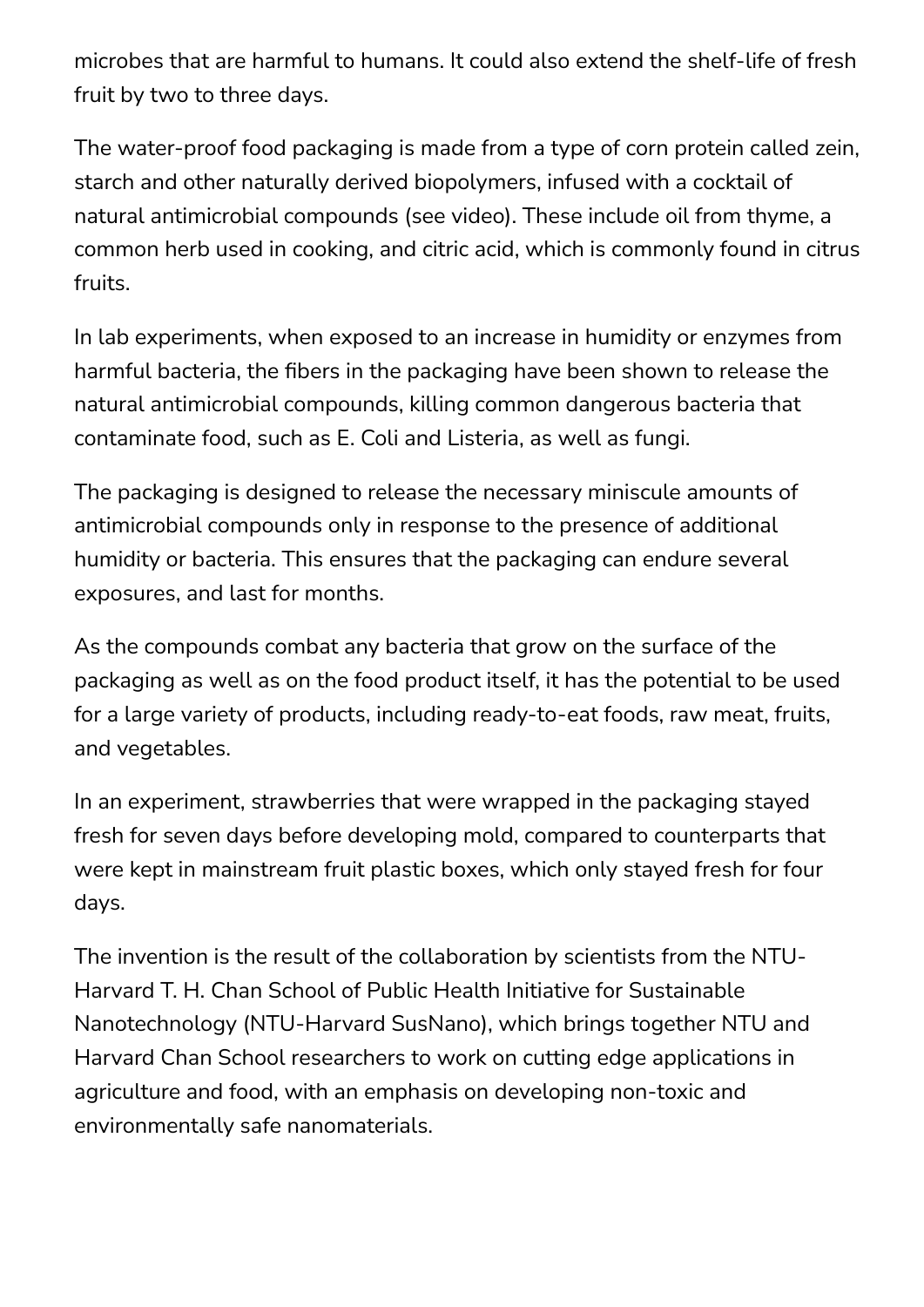The development of this advanced food packaging material is part of the University's efforts to promote sustainable food tech solutions, that is aligned with the NTU 2025 strategic plan, which aims to develop sustainable solutions to address some of humanity's pressing grand challenges.

Professor Mary Chan, Director of NTU's Centre of Antimicrobial Bioengineering, who co-led the project, said that "this invention would serve as a better option for packaging in the food industry, as it has demonstrated superior antimicrobial qualities in combatting a myriad of food-related bacteria and fungi that could be harmful to humans. The packaging can be applied to various produces such as fish, meat, vegetables, and fruits. The smart release of antimicrobials only when bacteria or high humidity is present, provides protection only when needed thus minimizing the use of chemicals and preserving the natural composition of foods packaged."

Professor Philip Demokritou, Adjunct Professor of Environmental Health at Harvard Chan School, who is also Director of Nanotechnology and Nanotoxicology Center and Co-director of NTU-Harvard Initiative on Sustainable Nanotechnology, who co-led the study, said that "food safety and waste have become a major societal challenge of our times with immense public health and economic impact which compromises food security. One of the most efficient ways to enhance food safetyand reduce spoilage and waste is to develop efficient biodegradable non-toxic food packaging materials. In this study, we used nature-derived compounds including biopolymers, non-toxic solvents, and nature-inspired antimicrobials and develop scalable systems to synthesize smart antimicrobial materials which can be used not only to enhance food safety and quality but also to eliminate the harm to the environment and health and reduce the use of non-biodegradable plastics at global level and promote sustainable agri-food systems."

Providing an independent assessment of the work done by the NTU research team, Mr Peter Barber, CEO of ComCrop, a Singapore company that pioneered urban rooftop farming, said that "the NTU-Harvard Chan School food packaging material would serve as a sustainable solution for companies like us who want to cut down on the usage of plastic and embrace greener alternatives. As ComCrop looks to ramp up product to boost Singapore's food production capabilities, the volume of packaging we need will increase in sync, and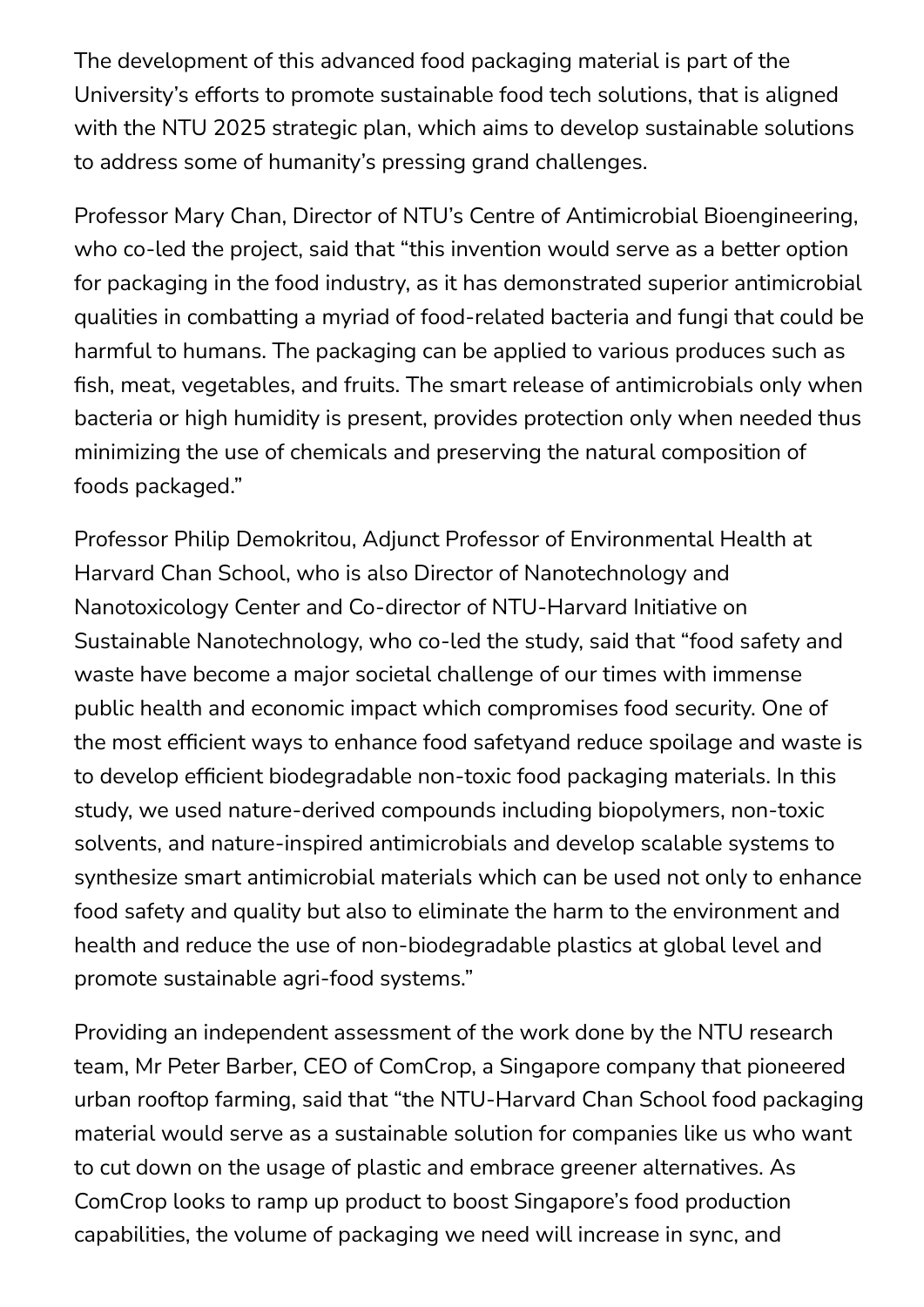switching to a material such as this would help us have double the impact. The wrapping's antimicrobial properties, which could potentially extend the shelf life of our vegetables, would serve us well. The packaging material holds promise to the industry, and we look forward to learning more about the wrapping and possibly adopting it for our usage someday."

The results of the study were published in the peer-reviewed academic journal ACS Applied Materials & Interfaces in October.

## **Cutting down on packaging waste**

The packaging industry is the largest and growing consumer of synthetic plastics derived from fossil fuels, with food packaging plastics accounting for the bulk of plastic waste that are polluting the environment.

In Singapore, packaging is a major source of trash, with data from Singapore's National Environment Agency showing that out of the 1.76 million tons of waste disposed of by domestic sources in 2018, one third of it was packaging waste, and over half of it (55 percent) was plastic.

The smart food package material, when scaled up, could serve as an alternative to cut down on the amount of plastic waste, as it is biodegradable. Its main ingredient, zein, is also produced from corn gluten meal, which is a waste byproduct from using corn starch or oils in order to produce ethanol.

The food packaging material is produced by electrospinning the zein, the antimicrobial compounds with cellulose, a natural polymer starch that makes up plant cell walls, and acetic acid, which is commonly found in vinegar.

Prof Mary Chan added that "the sustainable and biodegradable active food packaging, which has inbuilt technology to keep bacteria and fungus at bay, is of great importance to the food industry. It could serve as an environmentally friendly alternative to petroleum-based polymers used in commercial food packaging, such as plastic, which have a significant negative environmental impact."

Prof Demokritou added that "due to the globalization of food supply and attitude shift towards a healthier lifestyle and environmentally friendly food packaging, there is a need to develop biodegradable, non-toxic and